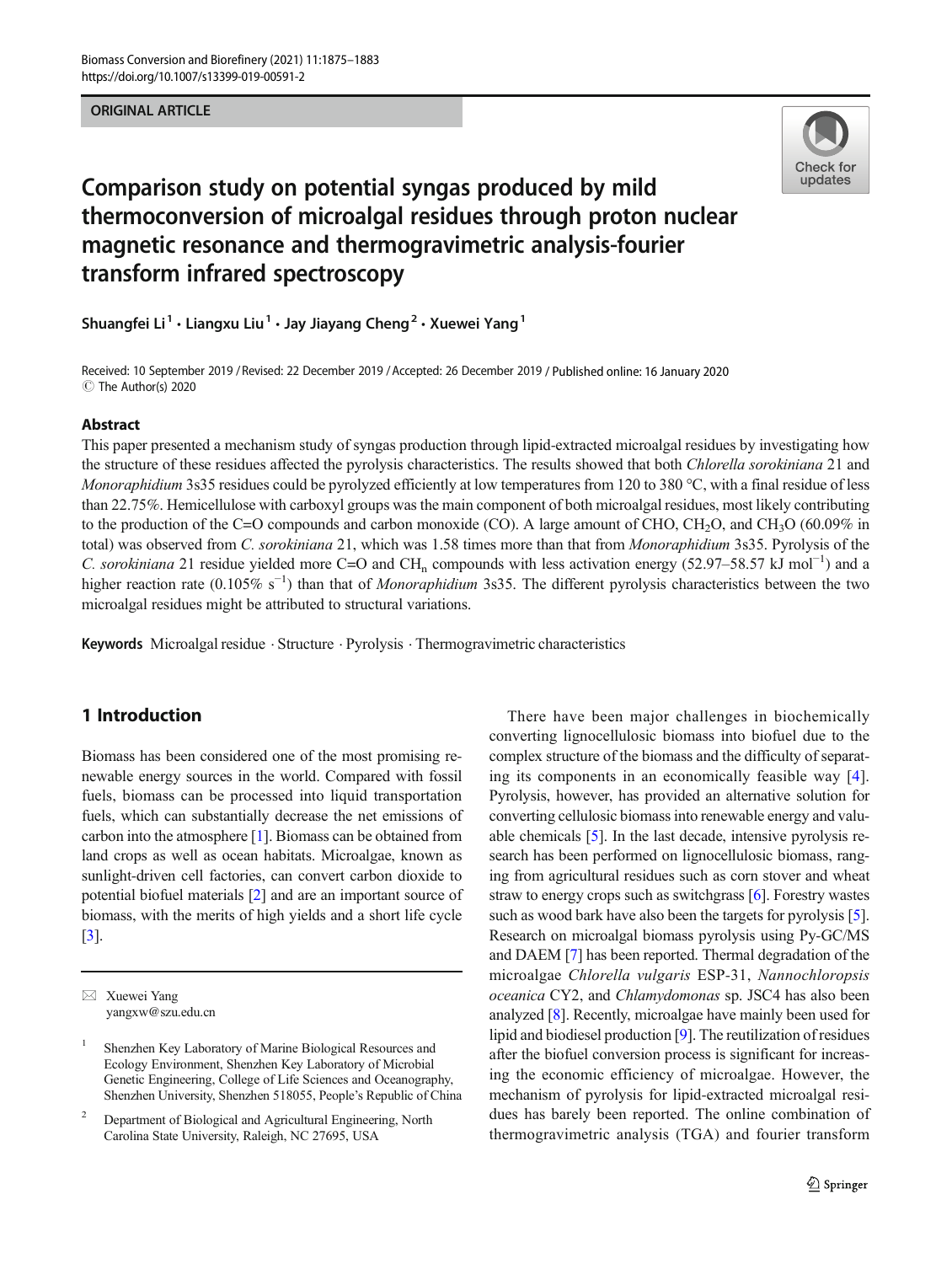infrared (FTIR) spectroscopy has been successfully applied to the study of the evolution of volatile products with time in the thermal pyrolysis of polymers  $[10]$  as well as Nannochloropsis sp. [\[11\]](#page-7-0). It is important to understand the mechanism of microalgal residue pyrolysis, the thermogravimetric decomposition of the volatile products, and the influence of the composition and structure of the microalgae on the pyrolysis kinetics.

In this study, lipid-extracted residues of the microalgae Chlorella sorokiniana and Monoraphidium were investigated with TGA/FTIR to elucidate their dynamic pyrolysis behavior including kinetics and volatile products produced. Furthermore, the chemical structures of the two microalgal residues were analyzed with proton nuclear magnetic resonance  $({}^{1}H$  NMR) spectroscopy to determine the influence of the structural variation on the pyrolysis.

## 2 Materials and methods

#### 2.1 Microalgal residue preparation

The microalgal strains Chlorella sorokiniana 21 and Monoraphidium 3s35 used in this study were collected from the coastal waters of Shenzhen, Guangdong Province, China. Blue-green medium (BG-11) with 1.5% agar supplement was used to maintain the strains [\[12\]](#page-7-0). Each individual cultivation test was carried out with 3 replicates for 10 days. Slots on an incubation shaker platform (Constant Temperature Breeding Shaker, MOMA, Shanghai, China) were randomly assigned. To initiate the cultivation, 80 mL of axenic culture in the exponential phase (dry cell mass density  $50 \pm 0.08$  mg L<sup>-1</sup>) was inoculated into 1 L flasks with 800 mL of sterile BG-11 medium. The flasks were covered with autoclavable foam and cultivated at a room temperature of 26 °C with an initial pH of 7.1. Three rows of cool white portable fluorescent light tubes (PM-RGT8-30 W, Mei Optoelectronics Technology Company, Foshan, Guangdong Province, China) were used with a light intensity of 100.5 µmol m<sup>-2</sup> s<sup>-1</sup> ± 2.0 SE. Aeration of 0.25–0.75 L air per minute was applied to each cultivation flask. To collect the microalgal biomass, the cultures were centrifuged (Centrifuge 5810R, Eppendorf, Germany) at  $4000 \times g$  for 20 min and resuspended in distilled water. After repeating the above process 3 times, the microalgal biomass was freeze-dried (FreeZone 2.5, LABCONCO, USA) for 3 days. A Soxhlet extractor was used for lipid extraction from the previously obtained microalgal biomass, with 1.5 g extracted with chloroform/methanol (1/2, v/v) at 75 °C for 12 h. After lipid extraction, the microalgal residues were then dried at 30 °C under vacuum for 12 h. Three

biological replicates for each sample of the microalgae biomass residue were prepared for further experiments.

#### 2.2 Microalgal residue composition analysis

Microalgal residue composition analysis was performed through the method of the Association of Official Analytical Chemists (AOAC) (1984) [\[13\]](#page-7-0), which has also been used for analyzing the composition of marine algae Enteromorpha spp. [\[14](#page-7-0)], Schizochytrium sp. [[15](#page-7-0)], Spirulina algae [[16](#page-8-0)], and the microalga Porphyridium cruentum [\[17\]](#page-8-0). Dried algal samples were analyzed for neutral detergent fiber (NDF) [[18\]](#page-8-0), acid detergent fiber (ADF) [[19\]](#page-8-0), acid detergent lignin (ADL) [\[20](#page-8-0)], and ash in ADL according to the procedures of Van Soest et al. (1991) and AOAC (1984) [[13](#page-7-0)]. Hemicellulose, cellulose, and Klason lignin contents were determined by the differences between ADF and NDF content, ADF and ADL content, and ADL and ash content, respectively [[21\]](#page-8-0). Three biological and measurement replicates were performed throughout this study.

# 2.3 Algal biomass structure analysis with  $1$ H NMR spectroscopy

<sup>1</sup>H NMR spectra of microalgal residues were obtained by a Bruker 500 Ultrashield I100605 400-MHz spectrometer outfitted with a 5-mm broadband probe (Borosilicate Glass Company, China). Firstly, 20 mg of microalgal residue was dissolved in 1 mL of DMSO- $d_6$  (dimethyl sulfoxide-d6), filtered with a 0.45-μm PTFE (poly tetra fluoroethylene) filter to remove any suspended particulates, and then loaded into 5 mm diameter NMR tubes [[22\]](#page-8-0). Three measurement replicates were performed throughout this study.

# 2.4 Thermogravimetric analysis with TG-FTIR (thermogravimetric analysis coupled with fourier transform infrared analysis)

The thermogravimetric characteristics of the microalgal residues were determined by thermogravimetry coupled with Fourier transform infrared (TG-FTIR) analysis (STA449 F3, Naichi Instrument Company, China; TENSOR27 FTIR, Bruker, Germany). High-purity  $N_2$  was used as the protective gas at a flow rate of 20 cm<sup>3</sup> min<sup>-1</sup>. Approximately 10 mg of microalgal residue was heated from 25 to 650 °C at 10 °C min−<sup>1</sup> and then held for 1 h at the highest temperature. The volatiles released during pyrolysis of the microalgae were detected online with a Bruker FTIR Tensor Spectrometer (TENSOR27 FTIR, Bruker, Germany). FTIR spectra were recorded from 400 to 4000 cm<sup>-1</sup>. Before the microalgal samples were processed in the system, a blank test was carried out first to eliminate the buoyancy effect. Three measurement replicates were performed throughout this study.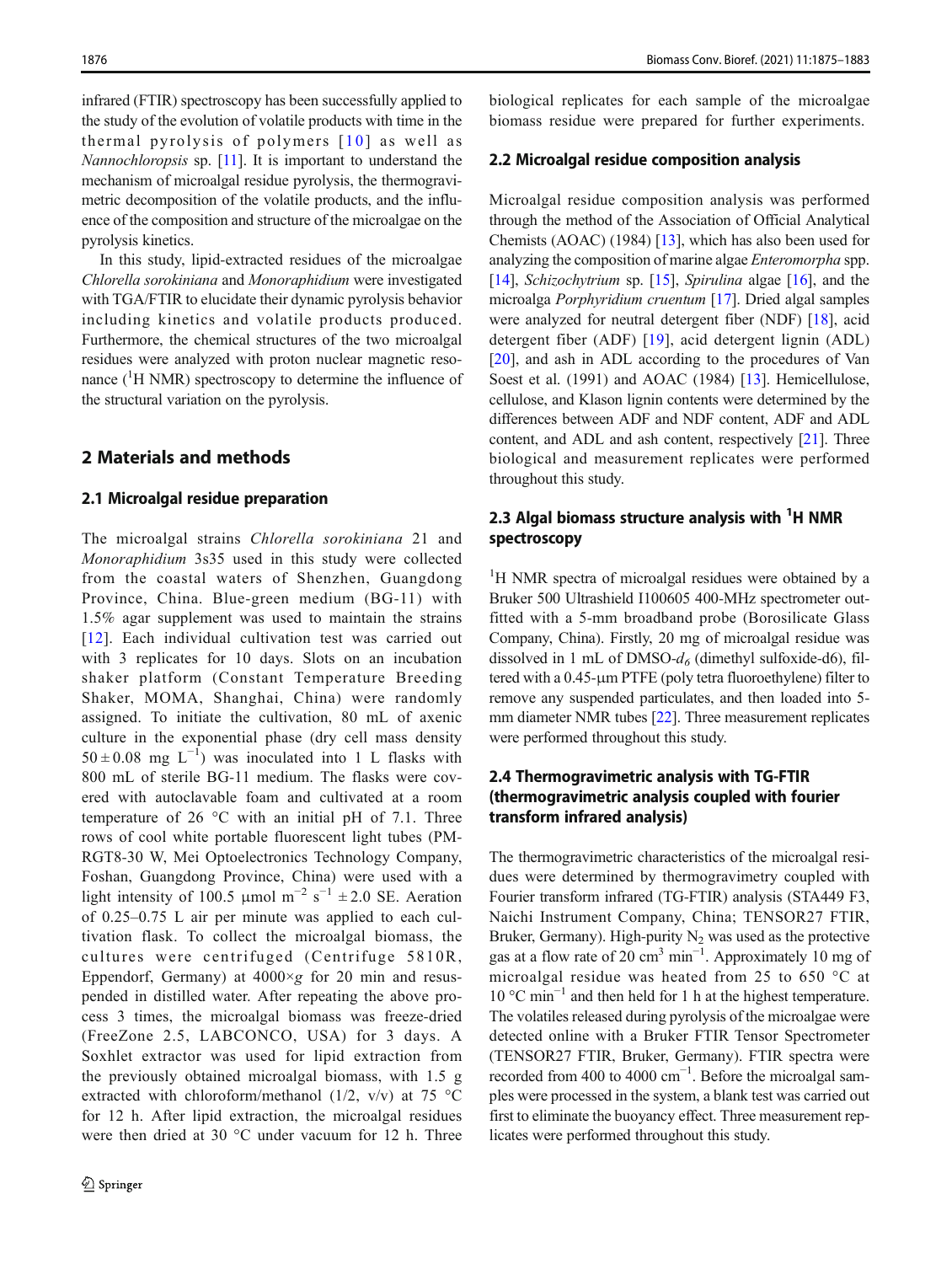#### 2.5 Microalgae pyrolysis kinetics

The Arrhenius equation used in previously reported work was employed to describe the pyrolysis reaction rate in this study as follows [\[7](#page-7-0)]:

$$
\frac{dX}{dt} = -A e^{-\left(\frac{E}{RT}\right)} X^n \tag{1}
$$

where the notation of the Arrhenius equation  $X$  (Eq. (1)) was defined as the extent of the pyrolysis reaction. The conversion value X was determined as  $(w-w_f)/(w_0-w_f)$ , t is the time of reaction,  $A$  is the pre-exponential or frequency factor,  $E$  is the activation energy,  $R$  is the universal gas constant,  $T$  is the absolute temperature, and  $n$  is the order of reaction. The linearized form of the Arrhenius equation was used to determine the kinetic constants  $A$ ,  $E$ , and  $n$ . The simplified form of the linearized Arrhenius equation is as follows:

$$
ln\left(\frac{-1}{w_0 - w_f} \frac{dw}{dt}\right) = 1nA - \left(\frac{E}{RT}\right) + n1n\left(\frac{w - w_f}{w_0 - w_f}\right) \tag{2}
$$

where  $w_0$  is the initial weight at the beginning of the pyrolysis,  $w_f$  is the final weight at the end of each stage of the pyrolysis (details are explained in a later section), and  $w$  is the weight at any time of the pyrolysis process.

Eq.  $(2)$  can be written in linear form [\[7](#page-7-0)]:

$$
y = B + Cx + Dz \tag{3}
$$

where y, x, z, B, C, and D (Eq. (3)) are defined as follows (Eqs.  $(4)–(6)$ :

$$
y = \ln\left(\frac{-1}{w_0 - w_f} \frac{dw}{dt}\right) \tag{4}
$$

$$
x = \frac{1}{RT} \tag{5}
$$

$$
z = \ln\left(\frac{w - w_f}{w_0 - w_f}\right) \tag{6}
$$

$$
B = 1nA \tag{7}
$$

$$
C = -\frac{E}{R} \tag{8}
$$

 $D = n(9)$ 

The constants  $B, C$ , and  $D$  were estimated with multilinear regression of the TGA data for each stage using Microsoft Excel (Microsoft, Seattle, USA). The kinetic parameters (A, E, and *n*) were determined according to Eqs.  $(7)$ ,  $(8)$ , and  $(9)$ . Three measurement replicates were performed throughout this study.

The data were analyzed with Statistical Package of the Social Sciences (SPSS) software (Windows version 7.0, SPSS, Inc., Chicago, IL). Paired  $t$  test was used to analyze continuous data. A  $p$  value < 0.05 was considered significant.

# 3 Results and discussion

# 3.1 Chemical composition and structure of C. sorokiniana 21 and Monoraphidium 3s35 residues

The chemical compositions of the microalgal residues of C. sorokiniana 21 and Monoraphidium 3s35 are presented in Table 1. As shown in the table, hemicellulose was the major component (over 40% dry-weight basis) of both microalgal residues. This finding is consistent with the chemical composition research on the marine algae Enteromorpha spp., in which the dominant component of the cellular wall is hemicellulose [\[23](#page-8-0)]. Cellulose and lignin were observed as the minor components in both microalgae (less than 3%). Previous research has reported that the polysaccharides of sea algae can be divided into cell wall polysaccharides such as cellulose and hemicellulose [[24](#page-8-0)]. Lignin-like compounds and lignin were also discovered in the cell wall of the red alga Calliarthron cheilosporioides and Coleochaete algae [[25](#page-8-0)]. Statistical analysis indicated that there was no significant difference in the composition between the two microalgal residues [[26](#page-8-0)].

To assess differences in the chemical structure of C. sorokiniana 21 and Monoraphidium 3s35, we acquired <sup>1</sup>H NMR spectra to compare the functional group differences, as shown in Fig. [1](#page-3-0) and Table [2.](#page-3-0) Both microalgal residues contained more than 13% alkanes based on the integrated peaks of  $CH_3$  and  $CH_2$  (0–1.6 ppm). Notably, C. sorokiniana 21 contains a large amount of CHO,  $CH<sub>2</sub>O$ , and  $CH<sub>3</sub>O$  (60.09% in total), which is 1.58 times more than that in Monoraphidium 3s35 (only 38.12%). In addition, the functional groups of ArOH, HC=C (nonconjugated), and CHO accounted for 31.51% in Monoraphidium 3s35, which is 4.81 times more than that in C. sorokiniana 21 (6.55%).

Overall, although there is no significant difference between the compositions of these two microalgae, structural variation was observed: C. sorokiniana 21 contained more CHO,

Table 1 Chemical composition of microalgl residue Chlorella sorokiniana 21 and Monoraphidium 3s35. Data are shown as mean  $\pm$ standard deviation  $(n = 3)$ 

| Composition (% dry based) Sample |                                      |                  |
|----------------------------------|--------------------------------------|------------------|
|                                  | Monoraphidium 3s35 C. sorokiniana 21 |                  |
| NDF <sup>a</sup>                 | $45.98 \pm 0.79$                     | $47.11 \pm 1.74$ |
| ADF <sup>b</sup>                 | $4.43 \pm 0.35$                      | $4.73 \pm 0.44$  |
| Cellulose                        | $2.82 \pm 0.11$                      | $2.70 \pm 0.59$  |
| Hemicellulose                    | $41.56 \pm 1.13$                     | $42.38 \pm 2.12$ |
| Lignin                           | $2.42 \pm 0.04$                      | $2.64 \pm 0.53$  |

<sup>a</sup> NDF:neutral detergent fiber

 $b$  ADF acid detergent fiber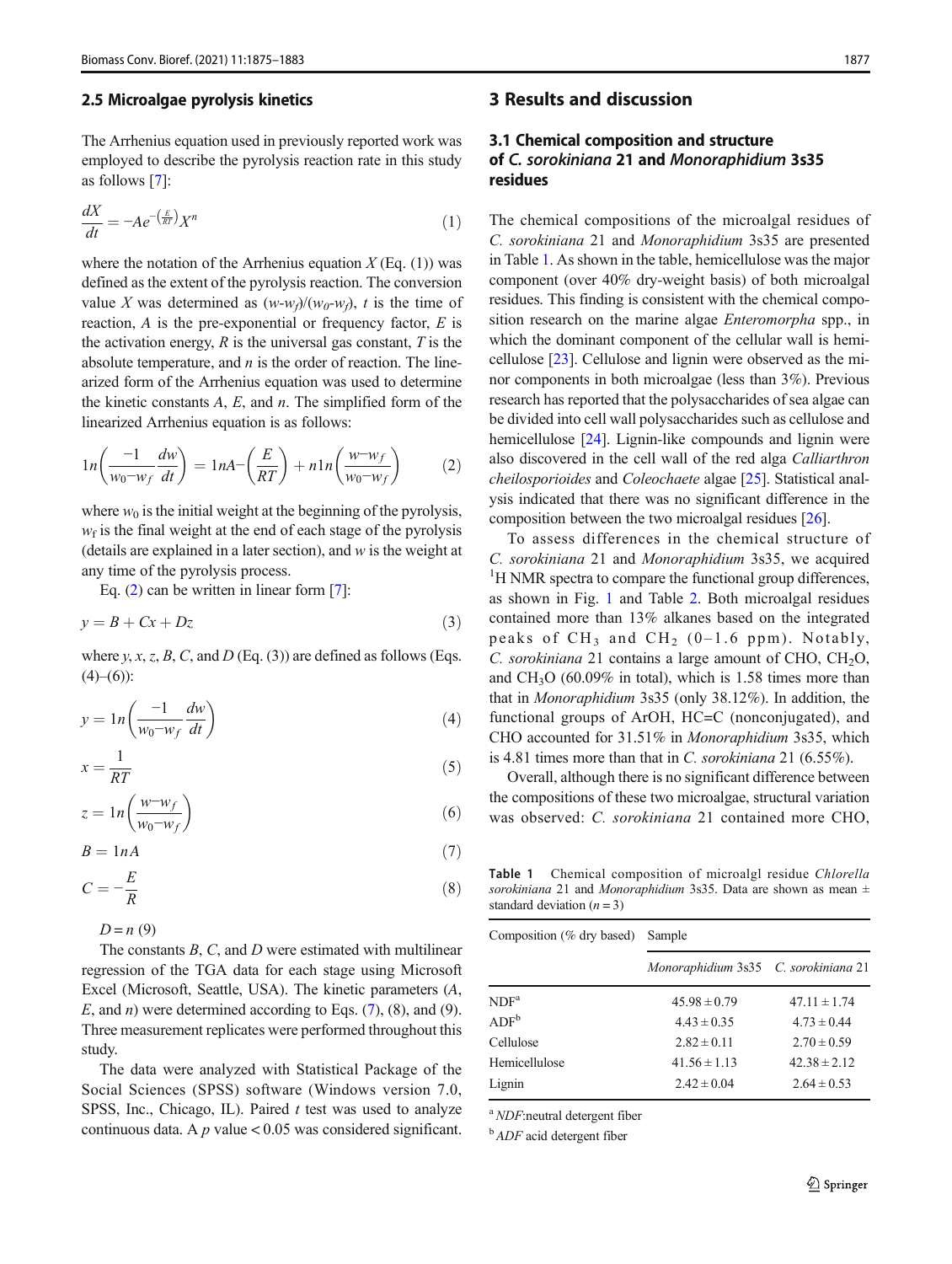<span id="page-3-0"></span>Fig. 1 Proton nuclear magnetic resonance (<sup>1</sup>H NMR) spectra of microalgal residue. a Chlorella sorokiniana 21. **b** Monoraphidium 3s35



CH2O, and CH3O groups, and Monoraphidium 3s35 contained more ArOH and HC=C groups. It was reported that there are two different kinds of structures in cellulose: crystalline and amorphous domains. Depending on both source and history, cellulose consists of these crystalline and amorphous domains in varying proportions [\[27](#page-8-0)]. The presence of amorphous cellulose was indicated by strong C-H stretching vibrations, and the C-O-C stretching vibrations attributed to  $\alpha$ -(1-4)-glycosidic linkages were designated as an "amorphous" absorption band, indicating an intensity increase in the amorphous cellulose. The different chemical compositions of cellulose could lead to various thermal decomposition results.

## 3.2 Pyrolysis of C. sorokiniana 21 and Monoraphidium 3s35 residues

#### 3.2.1 Thermogravimetric characteristics

Thermogravimetric analysis Figure [2](#page-4-0) shows the thermogravimetry (TG) and derivative thermogravimetry

microalgal residues had three distinct weight loss stages during thermal degradation: dehydration, active pyrolysis, and passive pyrolysis, with temperature ranges of 25–120 °C, 120–500 °C, and 500–650 °C, respectively. The active pyrolysis stage contained two substages, which was different from the pyrolysis of plant lignocellulosic biomass such as corn stover [\[28](#page-8-0)]. The active pyrolysis temperature for hemicelluloses is usually from 190 to 360 °C, so the appearance of active pyrolysis substage 1 (120 to 380 °C) is likely attributed to the large amount of hemicelluloses in the microalgal residue. The TG results also revealed that the final residue yields of the microalgal residue (22.20% for C. sorokiniana 21 and 22.75% for Monoraphidium 3s35) were significantly lower than those of plant lignocellulosic biomass, such as corn stover (33.32%) [\[29\]](#page-8-0) and rice straw (29.5%) [\[30](#page-8-0)]. This result indicated that the thermal decomposition of microalgal residue can be more efficient than that of lignocellulosic biomass.

(DTG) results of the microalgal residues of C. sorokiniana 21 and Monoraphidium 3s35 in the pyrolysis process. Both

Table 2  $1$ <sup>H</sup> NMR (proton nuclear magnetic resonance) spectral distribution analysis of functional groups present in the microalgal residues based on integrated peak areas assigned to characteristic spectral regions and chemical shift range. Data are shown as mean $\pm$ standard deviation (*n* = 3)

Assignments Chemical shifts (ppm) C. sorokiniana 21 (%) Monoraphidium 3s35 (%) CH<sub>3</sub>, CH<sub>2</sub> 13.99  $\pm$  0–1.6 13.99  $\pm$  0.23 16.47  $\pm$  0.49 CH<sub>2</sub>, aliphatic OH 1.6–2.2 2.51  $\pm$  0.31 3.43  $\pm$  0.45 CH<sub>2</sub>C=O, CH<sub>3</sub>-Ar, -CH<sub>2</sub>-Ar 2.2–3 14.56  $\pm$  0.17 10.01  $\pm$  0.53 CH<sub>3</sub>O, CH<sub>2</sub>O, CHO  $3-4.2$  60.09  $\pm$  0.51 38.12  $\pm$  0.22 ArOH, HC=C (non-conjugated), CHO  $4.2-6.4$  6.55  $\pm$  0.42 31.51  $\pm$  1.02 HC=C (non-conjugated)  $6.4-6.8$   $0.63 \pm 0.12$   $0.11 \pm 0.08$ ArH, HC=C (conjugated)  $6.8-8$   $1.00 \pm 0.11$   $0.09 \pm 0.06$ CHO, COOH 8–10  $8-10$  0.07  $\pm$  0.02 0.25  $\pm$  0.09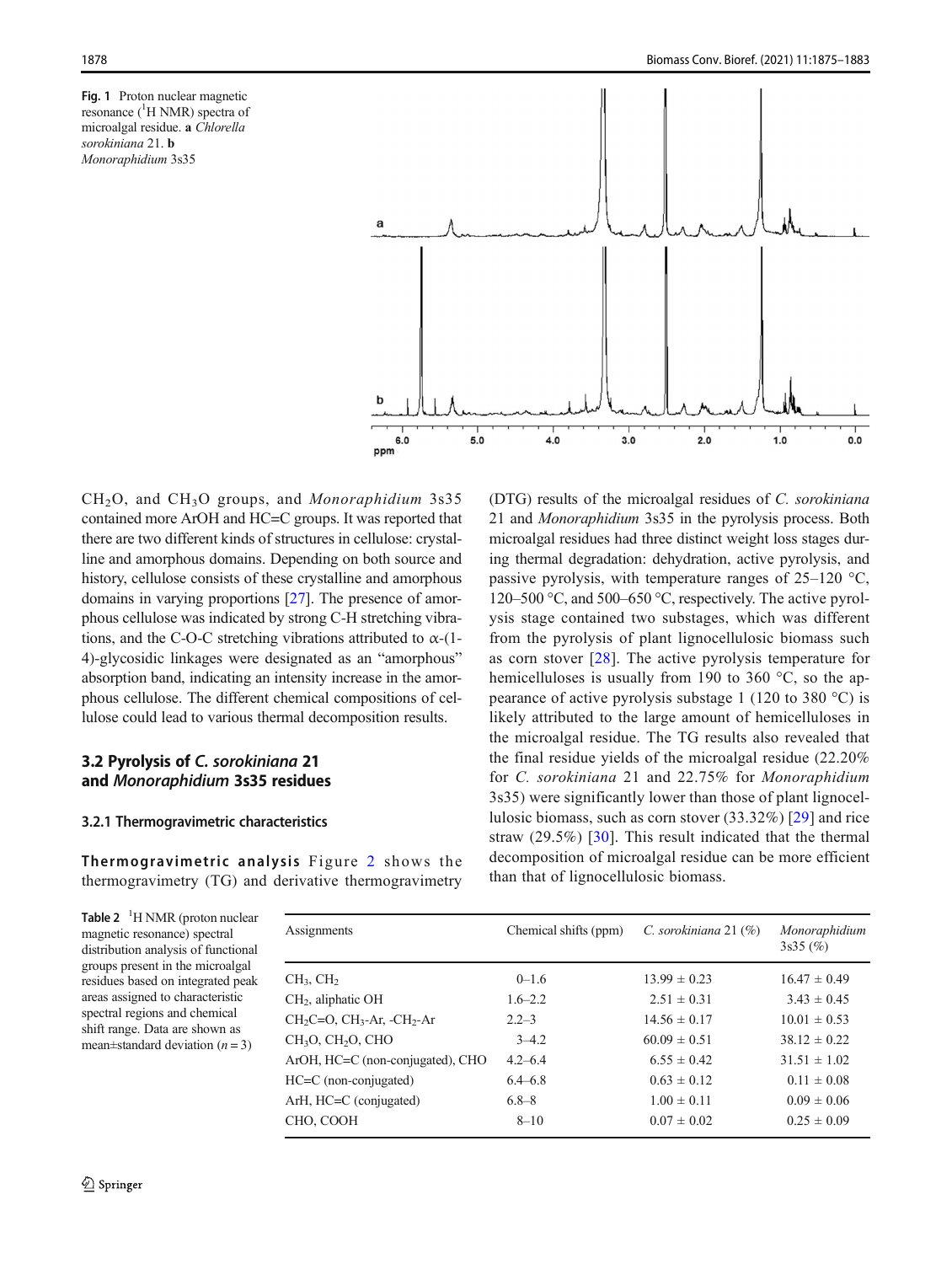<span id="page-4-0"></span>

Fig. 2 Thermogravimetry (TG)/derivative thermogravimetry (DTG) diagrams of microalgae Chlorella sorokiniana 21 and Monoraphidium 3s35 residues in a pure nitrogen environment

As shown in Fig. 2, the DTG curve for each microalgal residue had two peaks for the reaction rate (−dX/dt) of the pyrolysis. It was also observed that the reaction rate of microalgae pyrolysis increased rapidly from 115 to 310 °C and then dropped dramatically from 310 to 504 °C with a shoulder from 384 to 445 °C. In substage 1, the peak of the reaction rate for *C. sorokiniana* 21 (0.105% s<sup>-1</sup>) was much higher than that for *Monoraphidium* 3s35 (0.0799% s<sup>-1</sup>).

d<sup>2</sup>X/dt<sup>2</sup> analysis of TG According to Grønli et al. [[31](#page-8-0)], temperatures for the thermal degradation of hemicellulose, cellulose, and lignin could be defined with  $d^2X/d^2t$  analysis. The  $d^2X/d^2t$ temperature curves obtained in this study are shown in Fig. 3. As shown in the figure, the characteristics of the thermal decomposition of the microalgal residue can be quantified through the following parameters:

 $T_{\text{onset(hc)}}$  is the extrapolated temperature at the beginning of hemicellulose decomposition;

 $T_{shoulder1}$  is the temperature corresponding to the hemicellulose shoulder;

 $T<sub>peak</sub>$  is the temperature of the maximum devolatilization rate during the entire pyrolysis;

 $T_{\text{onset (c)}}$  is the extrapolated temperature for the cellulose decomposition;

Tshoulder2 is the temperature corresponding to the cellulose shoulder and the beginning of the lignin tail in which lignin degradation occurs.

As shown in Fig. 3, the hemicelluloses of the C. sorokiniana 21 and Monoraphidium 3s35 residues started to be thermally decomposed at a  $T_{onset(hc)}$  of 193 °C and 191 °C, respectively and reached the maximum reaction rate at a T<sub>peak</sub> of 310 °C and 311 °C. There was a pyrolysis shoulder observed for the microalgae C. sorokiniana 21 and Monoraphidium 3s35 residues at a  $T_{shoulder1}$  of 248 °C and 240 °C, respectively. Although the amount of cellulose in



Fig. 3 The first and the second time derivatives of the mass fraction as functions of temperature for the microalgal residues and definitions of the characteristic reaction temperatures. a Chlorella sorokiniana 21. b Monoraphidium 3s35

microalgal residue is much less than that in lignocellulosic biomass, the structure of cellulose is complicated and crystalline [[32\]](#page-8-0), compared with that of hemicelluloses. Thus, the pyrolysis stage of cellulose can be observed in Fig. 3. According to this figure, the cellulose of the microalgae C. sorokiniana 21 and Monoraphidium 3s35 residues began thermally decomposing at a  $T_{onset}$  (c) of 390 °C and 408 °C, respectively. It has been reported that the weight loss of cellulose during pyrolysis happens at  $315-400$  °C [[33](#page-8-0)], which was consistent with our results. The lignin of the microalgae C. sorokiniana 21 and Monoraphidium 3s35 residues began pyrolysis at a  $T_{shoulder2}$  of 512 °C and 504 °C, respectively.

#### 3.2.2 Microalgae pyrolysis kinetics

The kinetic parameters for the microalgae pyrolysis in substages 1 and 2 during the active pyrolysis stage are presented in Table [3.](#page-5-0) As shown in the table, the activation energy of the microalgae pyrolysis in substage 1 (52.97–58.57 kJ mol−<sup>1</sup> ) was much lower than that in substage 2 (82.50– 83.98 kJ mol<sup>-1</sup>). It was reported that the peaks of the distribution curve of the activation energy for rice straw, rice husk, corncob, and cellulose were 170, 174, 183, and 185 kJ mol<sup>-1</sup> [\[34](#page-8-0)], respectively. It is known that the activation energy represents the potential barrier needed to be overcome in the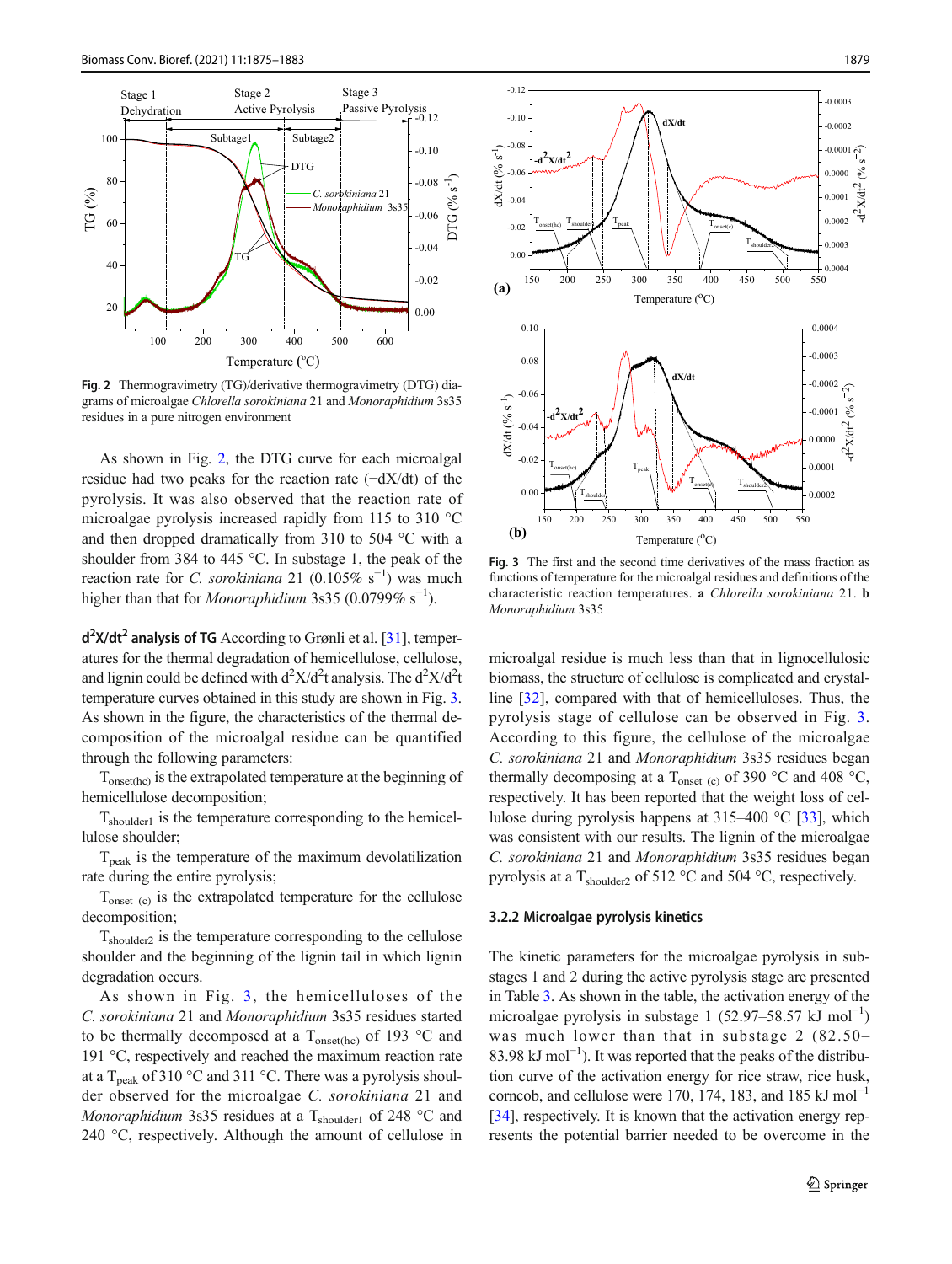| Kinetic parameters                           | Microalgal residues |                    |  |  |
|----------------------------------------------|---------------------|--------------------|--|--|
|                                              | C. sorokiniana 21   | Monoraphidium 3s35 |  |  |
| Substage 1 (120 $\degree$ C-380 $\degree$ C) |                     |                    |  |  |
| $A(10^4 \text{ s}^{-1})$                     | 0.95                | 0.04               |  |  |
| $E$ (kJmol <sup>-1</sup> )                   | 52.97               | 58.57              |  |  |
| $\boldsymbol{n}$                             | 1.46                | 2.21               |  |  |
| $R^2$                                        | 0.95                | 0.96               |  |  |
| Substage 2 (380 $\degree$ C-500 $\degree$ C) |                     |                    |  |  |
| $A(10^4 \text{ s}^{-1})$                     | 5.15                | 5.94               |  |  |
| $E$ (kJmol <sup>-1</sup> )                   | 82.50               | 83.98              |  |  |
| $\boldsymbol{n}$                             | 2.34                | 2.24               |  |  |
| $R^2$                                        | 0.92                | 0.93               |  |  |

<span id="page-5-0"></span>Table 3 Kinetic parameters of the microalgae residue active pyrolysis at the heating rate of 10 k min<sup> $-1$ </sup> in the pure nitrogen environment

reaction [\[35](#page-8-0)]. Compared with lignocellulose biomass, microalgae require less energy to start the thermogravimetric reaction. The results also showed that the activation energy of the residue of C. sorokiniana 21 was less than that of Monoraphidium 3s35, indicating that the former is more easily pyrolyzed and has a lower energy barrier.

#### 3.2.3 Volatile products analysis of TG-FTIR

To identify the major volatile species and continuously measure the volatiles and the devolatilization temperature during microalgae pyrolysis, TG analysis coupled with FTIR spectroscopy was applied in this study. The TG-FTIR spectra of these two microalgae are shown in Fig. 4. The composition of the volatile products was determined with the characteristic wavenumber bands, while the yield history of the products in the time course was identified by the absorbance against time. An integral form of the Lambert-Beer relation was used for the abovementioned determination and identification [\[36\]](#page-8-0). The integrated absorbance (IA, measured in  $cm^{-1}$ ) is the integral value of the spectral absorbance over a selected wavenumber interval characteristic for the compound of interest, which can give a quantitative measure of the gaseous species detected.

During the pyrolysis of microalgal residues, light gases (namely, C=O compounds,  $CH_n$  compounds,  $CO_2$ , and  $CO$ ) were detected in the specific wavenumber intervals listed in Table 4. The results are shown in Fig. [5.](#page-6-0) Compounds with characteristic carbonyl bonds, typically organic acids, esters, aldehydes, and ketones, are called C=O compounds [\[37](#page-8-0)]. Compounds with characteristic C-H bonds, typically alkyl, aliphatic, and aromatic compounds, can be classified as  $CH<sub>n</sub>$ compounds.



Fig. 4 Three-dimensional spectra of TG–FTIR (thermogravimetric analyzer coupled with fourier transform infrared analysis). a Chlorella sorokiniana 21. (b) Monoraphidium 3s35

C=O compounds As shown in Fig. [5a](#page-6-0), two peaks were observed for the production of C=O compounds (R–CHO and R–COOH) during the pyrolysis of both C. sorokiniana 21 and Monoraphidium 3s35. According to our results, the temperatures for the maximum production of C=O compounds from the pyrolysis of C. sorokiniana 21 and Monoraphidium 3s35 were 251 °C and 333 °C, respectively. The active pyrolysis temperature for hemicelluloses is usually from 190 to 360 °C. The compositions of hemicellulose in the microalgae C. sorokiniana 21 and Monoraphidium 3s35 were 41.56% and 42.38%, respectively. The production of the C=O compounds is probably due to the pyrolysis of hemicellulose in the microalgae. It was reported that the pyrolysis of Chlorella vulgaris microalgae occurred in the temperature range of

Table 4 Wavenumber intervals of different gaseous species for the definition of the integrated absorbance during the microalgal residue pyrolysis analyzed with TG-FTIR (thermogravimetric analyzer coupled with fourier transform infrared analysis)

| Gas species     | Wavenumber interval $(cm^{-1})$ |
|-----------------|---------------------------------|
| $CH_n$ group    | 2832-3027                       |
| CO <sub>2</sub> | 2220-2393                       |
| CO.             | 2142-2218                       |
| $C=O$ group     | 1835–1673                       |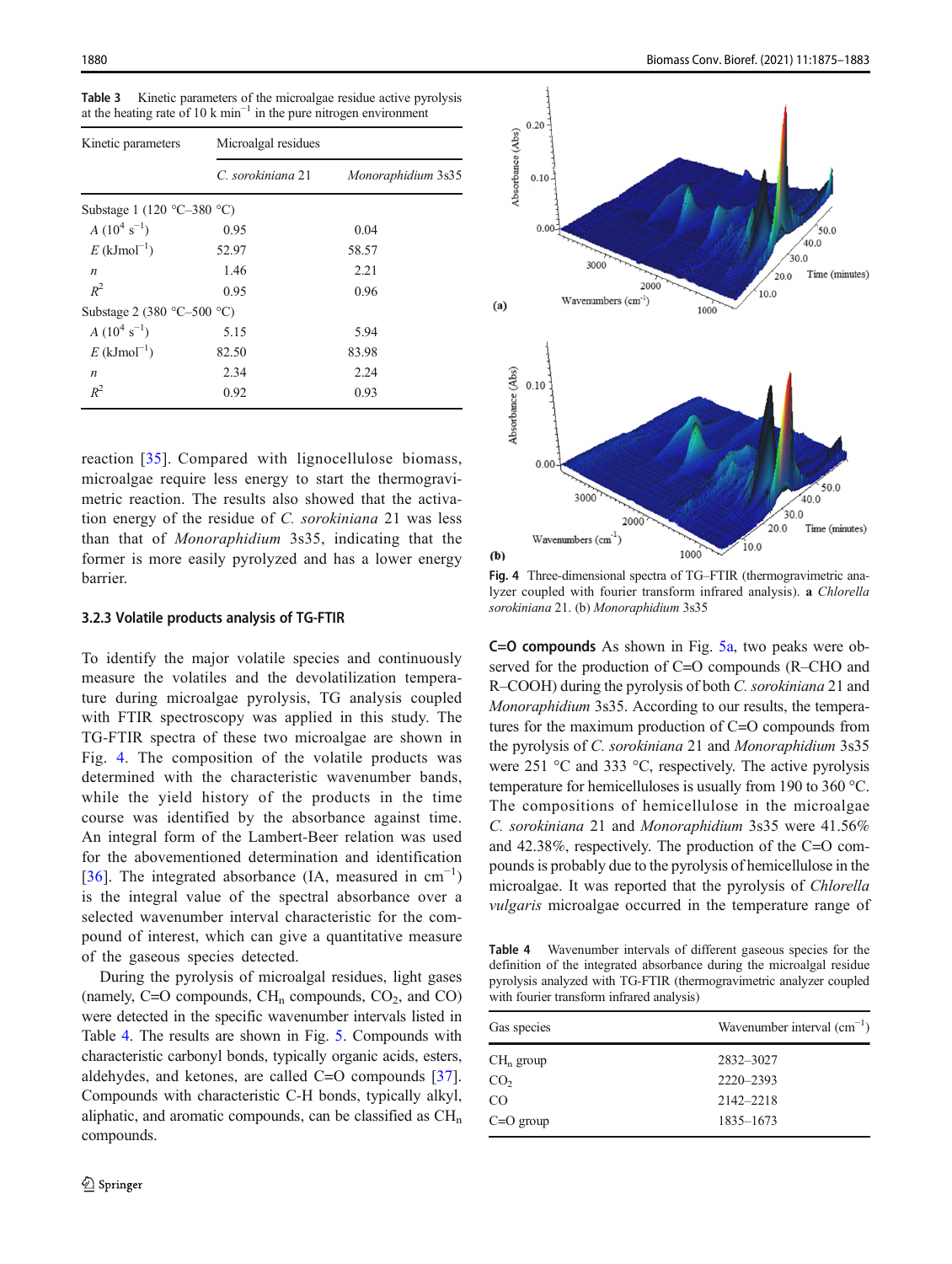<span id="page-6-0"></span>Fig. 5 Fourier transform infrared (FTIR) integrated absorbance profiles of main gaseous species evolved in the pyrolysis of microalgal residue Chlorella sorokiniana 21and Monoraphidium 3s35



133–537 °C, and the main weight loss peak occurred at approximately 296 °C, which is consistent with our results. At low temperatures, hemicellulose decomposition contributes to  $C=O$  and COOH functional group generation [[3\]](#page-7-0). Hemicelluloses are heterogeneous polymers of pentoses (xylose, arabinose), hexoses (mannose, glucose, galactose), and sugar acids, with a random, amorphous structure. The backbone of hemicellulose consists of O-acetyl, α-larabinofuranosyl, α-1,2-linked glucuronic, or 4-Omethylglucuronic acid substituents. The release of carbonyl groups can be caused by the cracking of xylan and glucomannan from hemicellulose [[4\]](#page-7-0). Acidic products, especially acetic acid and formic acid, with C=O groups, are commonly detected in the bio-oil from the pyrolysis of hemicellulose [[5](#page-7-0)]. The prevalent mechanism of the formation of acetic acid involves a primary elimination reaction of the active Oacetyl groups linked to the main xylan chain at the C2 position [\[6](#page-7-0)].

Carbon monoxide Carbon monoxide (CO) released from pyrolysis of the microalgae is shown in Fig. 5b. The peaks of CO release were observed at 230 °C and 323 °C for C. sorokiniana 21 and Monoraphidium 3s35, respectively. C. sorokiniana 21 reached a higher maximum production of CO at a lower temperature than did Monoraphidium 3s35. Since the release of CO was mainly caused by the cracking of ether (C-O-C) and carboxyl (C=O) groups  $[38]$ , the superiority of C. sorokiniana 21 in producing CO might be attributed to the chemical structure difference between these two

microalgae. On the other hand, it has been reported that the release of CO from cellulose was very small, with only a small peak, and that almost no CO was evolved from lignin pyrolysis at low temperature  $(< 600 °C)$  [\[33\]](#page-8-0). The authors also reported that there was a peak for CO release from hemicelluloses at 280 °C, which was within the temperature range for CO release in our observation. Thus, we believe that the CO production of microalgal residues is mainly from hemicelluloses.

 $CH_n$  compounds The CH<sub>n</sub> compounds released from pyrolysis of the microalgal residues are shown in Fig. 5c. As shown in the figure, the  $CH_n$  compounds showed two main release peaks at 278 °C and 378 °C for C. sorokiniana 21 and a shoulder from 322 to 385 °C for Monoraphidium 3s35. The primary pyrolysis may give rise to the first release peak, while the secondary pyrolysis at a higher temperature might be the driving force for the second release peak of gases, which is in agreement with a report by Yang et al. (2007). The first release peak of  $CH_n$  compounds from C. sorokiniana 21 might be caused by the cracking of the high content of  $CH<sub>3</sub>O$  compounds as shown in Table [2](#page-3-0). The cracking procedure mainly happened during primary pyrolysis at low temperature. For Monoraphidium 3s35, the production of  $CH_n$  compounds might be due to secondary pyrolysis. It was reported that 1,4-anhydro-d-xylopyranose is one of the main condensable products from hemicellulose pyrolysis, which is attributed to cleavage of the glycosidic linkage of the xylan chain, followed by rearrangement of the depolymerized molecules. Studies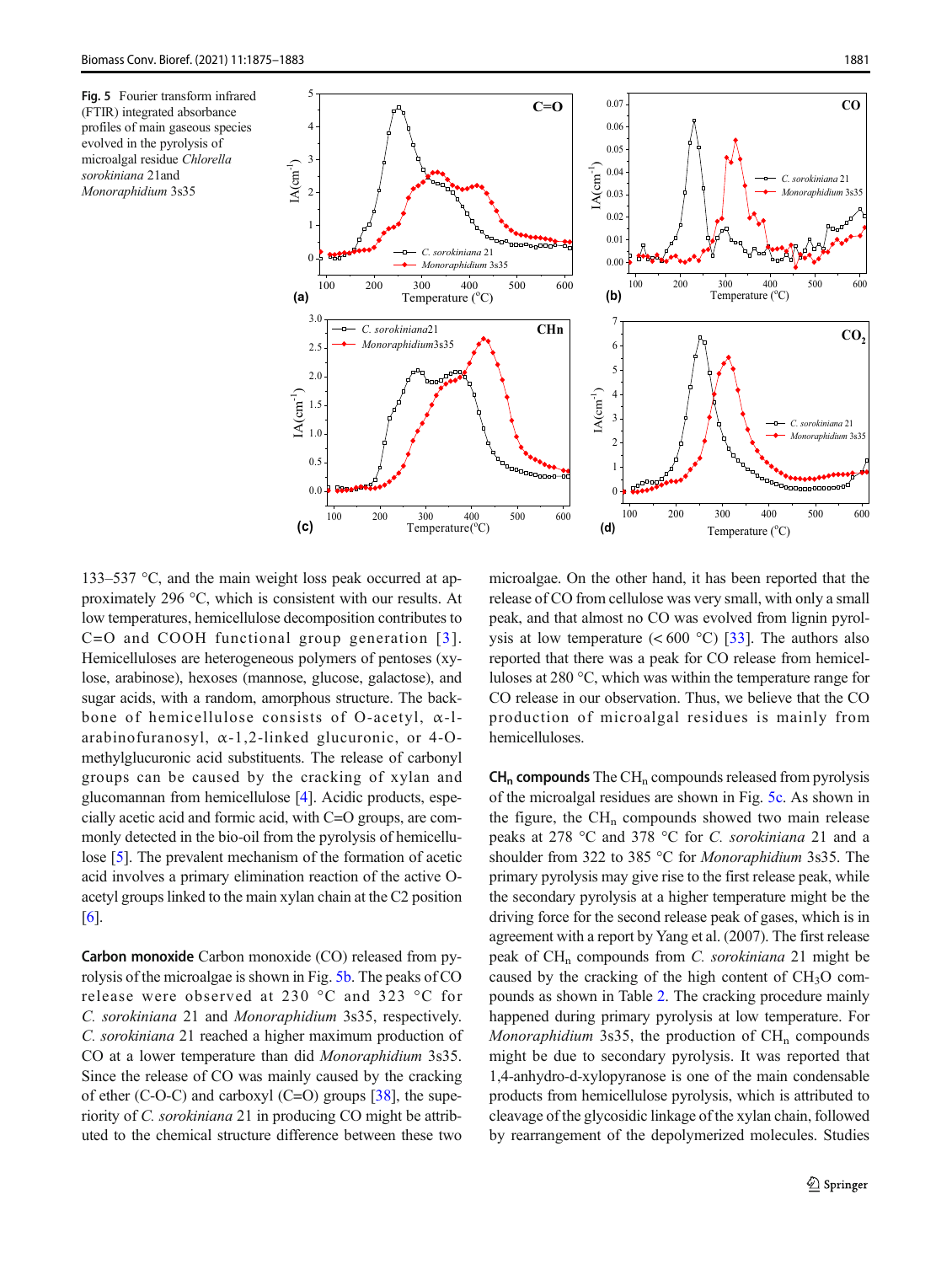<span id="page-7-0"></span>have inferred that most of the produced 1,4-anhydro-dxylopyranose would be instantly consumed to produce twocarbon and three-carbon fragments as well as gases including CH4, acting as an intermediate product from the pyrolysis of hemicellulose [5].

**Carbon dioxide** Carbon dioxide  $(CO<sub>2</sub>)$  released from pyrolysis of the microalgae is shown in Fig. [5d](#page-6-0). As shown in the figure,  $CO<sub>2</sub>$  generation reached a peak at 250 °C and 313 °C for C. sorokiniana 21 and Monoraphidium 3s35, respectively. Based on the results, Monoraphidium 3s35 produced less  $CO<sub>2</sub>$  than *C. sorokiniana* 21 during pyrolysis. The production of  $CO<sub>2</sub>$  is due to the cracking and scission of C-C and C-O bonds during pyrolysis [\[39](#page-8-0)].

# 4 Conclusion

The present study showed that microalgal residues have clear advantages over plant lignocellulosic materials in terms of pyrolysis, with a lower activation energy (52.97– 83.98 kJ mol<sup>-1</sup>) and lower final residue yields (22.20– 22.75%). Due to the high content of hemicellulose (41.56– 42.38%) and the predominant structure of carboxyl and carbonyl functional groups, the main evolution products were  $C=O$  and  $CH_n$  compounds, presenting great potential as syngas. Moreover, the chemical structure differences between C. sorokiniana 21 and Monoraphidium 3s35 probably resulted in the observed variation in the pyrolysis characteristics and production of volatiles.

Authors' contributions Details of the individual author's contribution towards the manuscript have been illustrated below:

Professor Shuangfei Li, as the first author, collected, processed and analyzed the data. He was also responsible for all drafts of the manuscript.

Professor Xuewei Yang, as the corresponding author, was responsible for the conceptualization of the study, design and planning of the manuscript, as well as the analysis and interpretation of the results.

Dr. Liangxu Liu, as the coauthor, was responsible for analyzing the data and improving the figure quality, English writing and discussion section of the manuscript.

Professor Jay Jiayang Cheng, as the coauthor, was responsible for critical reading and finalization of the manuscript.

Funding information This project was partially supported by the development special funds of Shenzhen Strategic Emerging Industries and Future Industries (Grant No. KJYY20180201180253571), Shenzhen Science and Technology Innovation Shenzhen-Hong Kong Joint Research Project (Grant No. SGLH20180622152010394), and Shenzhen Overseas High-level Talent Innovation and Entrepreneurship Special Fund Project (Grant No. KQJSCX20180328093806045).

#### Compliance with ethical standards

Conflict of interest The authors declare that they have no conflict of interest.

Statement of informed consent Not applicable.

Open Access This article is licensed under a Creative Commons Attribution 4.0 International License, which permits use, sharing, adaptation, distribution and reproduction in any medium or format, as long as you give appropriate credit to the original author(s) and the source, provide a link to the Creative Commons licence, and indicate if changes were made. The images or other third party material in this article are included in the article's Creative Commons licence, unless indicated otherwise in a credit line to the material. If material is not included in the article's Creative Commons licence and your intended use is not permitted by statutory regulation or exceeds the permitted use, you will need to obtain permission directly from the copyright holder. To view a copy of this licence, visit http://creativecommons.org/licenses/by/4.0/.

## References

- 1. Field CB, Campbell JE, Lobell DB (2008) Biomass energy: the scale of the potential resource. Trends Ecol Evol 23(2):65–72
- 2. Chisti Y (2007) Biodiesel from microalgae. Biotechnol Adv 25(3): 294–306
- 3. Clarens AF, Resurreccion EP, White MA, Colosi LM (2010) Environmental life cycle comparison of algae to other bioenergy feedstocks. Environmental Science & Technology 44(5):1813– 1819
- 4. Callegari A, Bolognesi S, Cecconet D, Capodaglio AG (2019) Production technologies, current role, and future prospects of biofuels feedstocks: a state-of-the-art review. Crit Rev Environ Sci Technol:1–53
- 5. Mohan D, Pittman CU, Steele PH (2006) Pyrolysis of wood/ biomass for bio-oil: a critical review. Energy Fuel 20(3):848–889
- 6. Kara B, Emir Z, Kaygusuz K (2012) Thermal processing technologies for biomass conversion to energy. Journal of Engineering Research and Applied Science 1(1):55–62
- 7. Yang X, Zhang R, Fu J, Geng S, Cheng JJ, Sun Y (2014) Pyrolysis kinetic and product analysis of different microalgal biomass by distributed activation energy model and pyrolysis–gas chromatography–mass spectrometry. Bioresour Technol 163:335–342
- 8. Chen W-H, Chu Y-S, Liu J-L, Chang J-S (2018) Thermal degradation of carbohydrates, proteins and lipids in microalgae analyzed by evolutionary computation. Energy Convers Manag 160:209–219
- 9. Ghosh A, Khanra S, Mondal M, Halder G, Tiwari O, Saini S, Bhowmick TK, Gayen K (2016) Progress toward isolation of strains and genetically engineered strains of microalgae for production of biofuel and other value added chemicals: a review. Energy Convers Manag 113:104–118
- 10. Pielichowski K, Njuguna J (2005) Thermal degradation of polymeric materials. Smithers Rapra Technology,
- 11. Marcilla A, Gómez-Siurana A, Gomis C, Chápuli E, Catalá MC, Valdés FJ (2009) Characterization of microalgal species through TGA/FTIR analysis: application to< i> nannochloropsis</i>></i> sp. Thermochim Acta 484(1):41–47
- 12. Allen MM (1968) Simple conditions for growth of unicellular bluegreen algae on plates1, 2. J Phycol 4(1):1–4
- 13. Williams S (1984) Official methods of analysis of the Association of Official Analytical Chemists vol Ed 14
- 14. Aguilera-Morales M, Casas-Valdez M, Carrillo-Domınguez S, González-Acosta B, Pérez-Gil F (2005) Chemical composition and microbiological assays of marine algae< i> Enteromorpha</ i> spp. as a potential food source. J Food Compos Anal 18(1): 79–88
- 15. Franklin ST, Martin KR, Baer RJ, Schingoethe DJ, Hippen AR (1999) Dietary marine algae (Schizochytrium sp.) increases